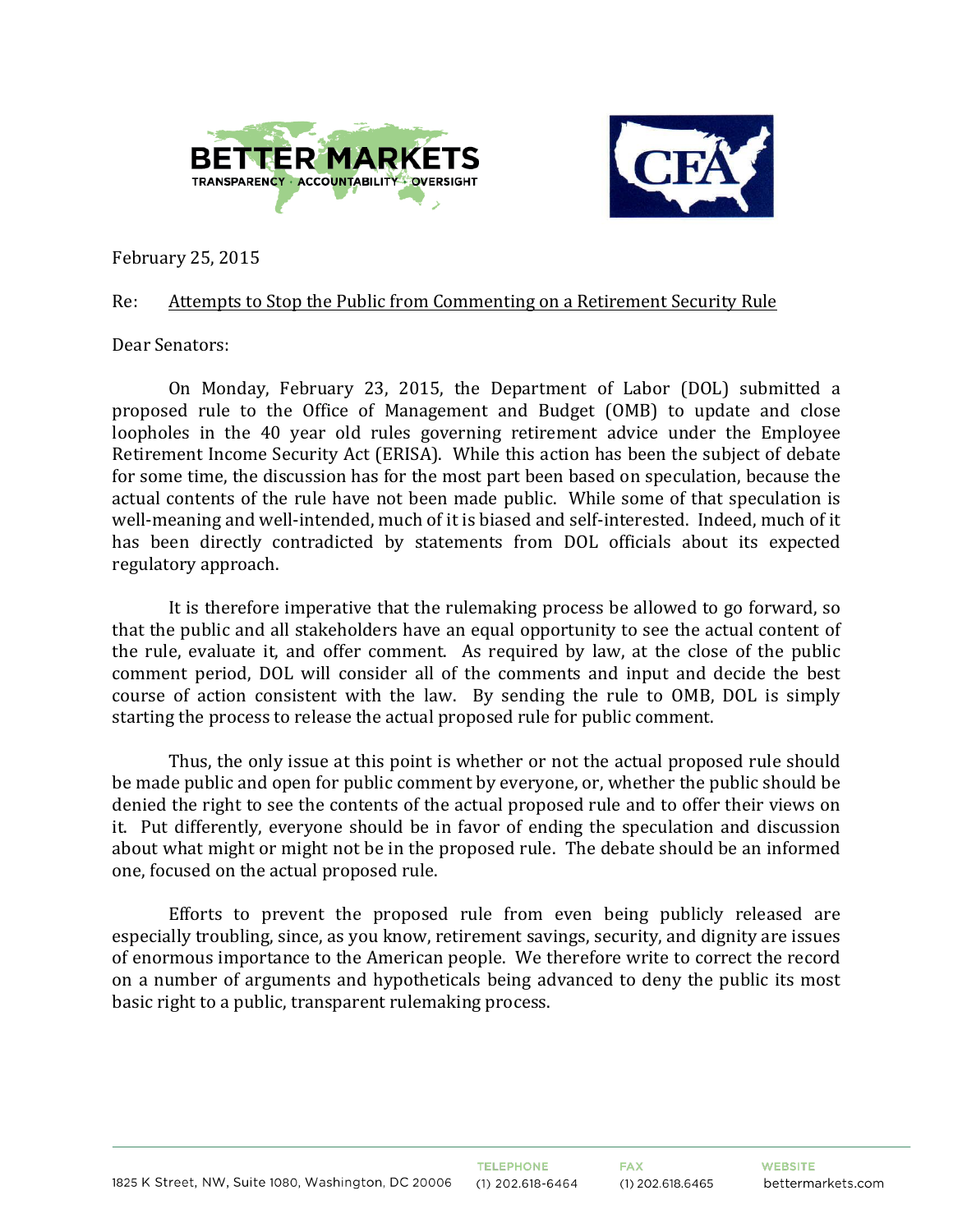## **1.** We agree that everyone saving for retirement needs and deserves unbiased investment advice, especially low and middle income families.

All Americans saving for retirement must have access to sound, unbiased investment advice that is in their best interest. And low and middle income workers and retirees have the most to gain from a rule that prevents advisers from steering their clients to overpriced and underperforming investments. It is small savers who can least afford to see their retirement income eaten away by high fees and poor performance.

Yet some opponents of the DOL rule proposal claim it will hurt just those low and middle savers by preventing brokers and others from earning commissions, forcing them to abandon such clients. However, there is no reason to believe that advisers will not be able to serve low and middle income families under the DOL's proposal. According to repeated public statements from DOL officials, the proposal will not prohibit the types of compensation that brokers and other advisers commonly rely upon. Rather, it will seek to ensure that those advisers have the appropriate policies in place to manage conflicts of interest and to act in their client's best interest regardless of any such conflicts.

In the unlikely event that some brokers and others conclude they can no longer provide advice to their clients if required to act in their best interest, then the many advisers who already comply with the best interest standard will be ready to fill any gap.

## **2.** The DOL has the Congressionally mandated responsibility for safeguarding retirement assets, and the expertise to do so, not the SEC.

Some opponents argue that even if workers and retirees are suffering from the loopholes in the current DOL rule, it is the SEC rather than the DOL that should solve the problem. This argument has no basis in the law or the facts, including the DOL's 40 years of experience protecting retirement assets.

In 1974, Congress deliberately tasked the DOL, not the SEC, with the primary responsibility for overseeing retirement plans, protecting retirement assets, and establishing the rules for those who give retirement investment advice. Congress made this decision – fully aware of the SEC and its mission – because it recognized the uniquely important status of retirement assets in Americans' lives. Accordingly, Congress established a strong fiduciary standard for DOL to administer. That standard applies to all types of retirement assets, including but not limited to, securities. In contrast, the SEC has no authority or ability to administer ERISA, update ERISA rules, or even regulate all of the assets that are often the subject of retirement investment advice.

Equally misplaced is the argument that the DOL lacks the expertise to regulate advice given to IRA holders. In fact, the DOL has received delegated legal authority to interpret ERISA, including the provisions on advice, as they are applied to IRAs. In any case, the challenge is fundamentally the same whether an asset happens to be held in a  $401(k)$  plan or an IRA: Are the client's best interests being served? DOL has the experience and expertise to implement those protections for all retirement savers.